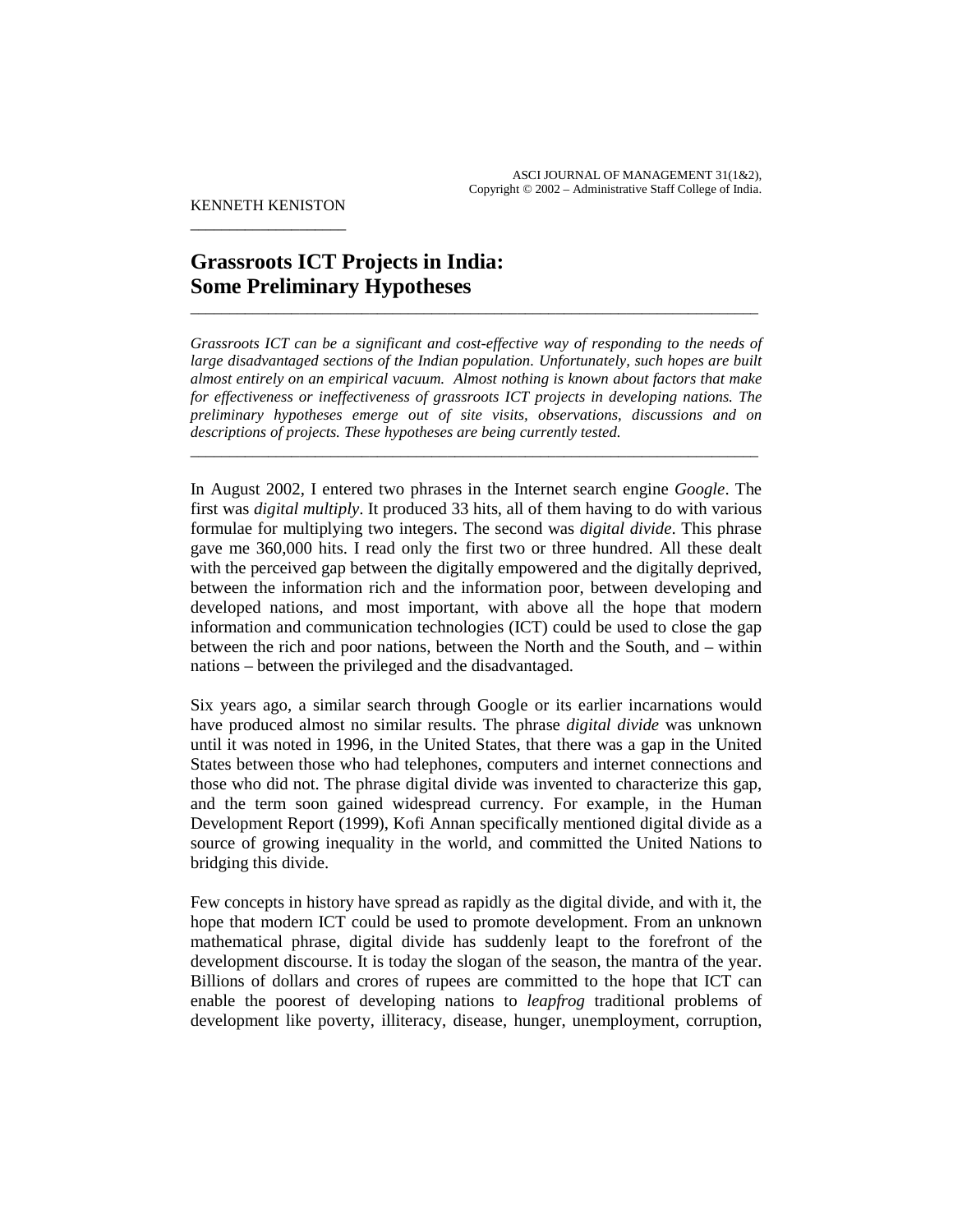and social inequalities so as to move rapidly into the modern *information age*. In India as abroad, the basic hope is that ICT can be used in a double capacity:

- First, to enhance India's international economic position by building further on the success of the Indian software industry.
- Second, to develop programs of *IT for the masses* (in the words of a recent Government of India report) that would play a critical role in solving the as yet unsolved problems of development that beset large sections of the Indian population.

Here, I will deal only with the second set of hopes – ICT for the common man. Grassroots ICT can be a significant and cost-effective way of responding to the needs of large disadvantaged sections of the Indian population. In India, as elsewhere, scarcely a day goes by without another story in a newspaper or journal about a successful IT project that is bringing benefits to ordinary people. No state in the Indian union is without a plan for bringing ICT to the masses; every major NGO has its IT projects.

But unfortunately, the hopes so widely expressed are built almost entirely on an empirical vacuum. We know almost nothing about the factors that make for effectiveness or ineffectiveness of grassroots ICT projects in developing nations. Thus, critics can point out that the cost of creating a working Internet connection in a developing nation like India is the same as that of providing immunization against six fatal childhood diseases to thousands of children. Others have argued that the introduction of ICT into communities otherwise unchanged will merely heighten existing inequalities. But instead of comparative research to counter or address such claims, we have *stories* – to be sure, largely true stories of successes – from which trustworthy generalizations are impossible.

At least fifty grassroots projects are currently using modern ICT for development in India.<sup>1</sup> Surprisingly, these projects have rarely been studied. No comparisons have been made between them. They are seldom in touch with each other. Lessons learned in one project are not transmitted to others. Appropriate technologies are rarely evaluated. Central questions of financial sustainability, scalability and cost recovery are hardly ever addressed. So, opportunities to learn from the diverse, creative Indian experience so far remain almost entirely wasted.

The propositions listed below derive from an ongoing study of grassroots ICT projects in India. These are based on site visits, above all on the observations and comments of Indian colleagues, and on a reading of the descriptions of projects I have not yet visited. These are preliminary hypotheses that I am currently testing, modifying, or changing on the basis of further research. Above all, I hope they will be useful to Indian researchers, who can pursue these issues far with far greater insight than I can: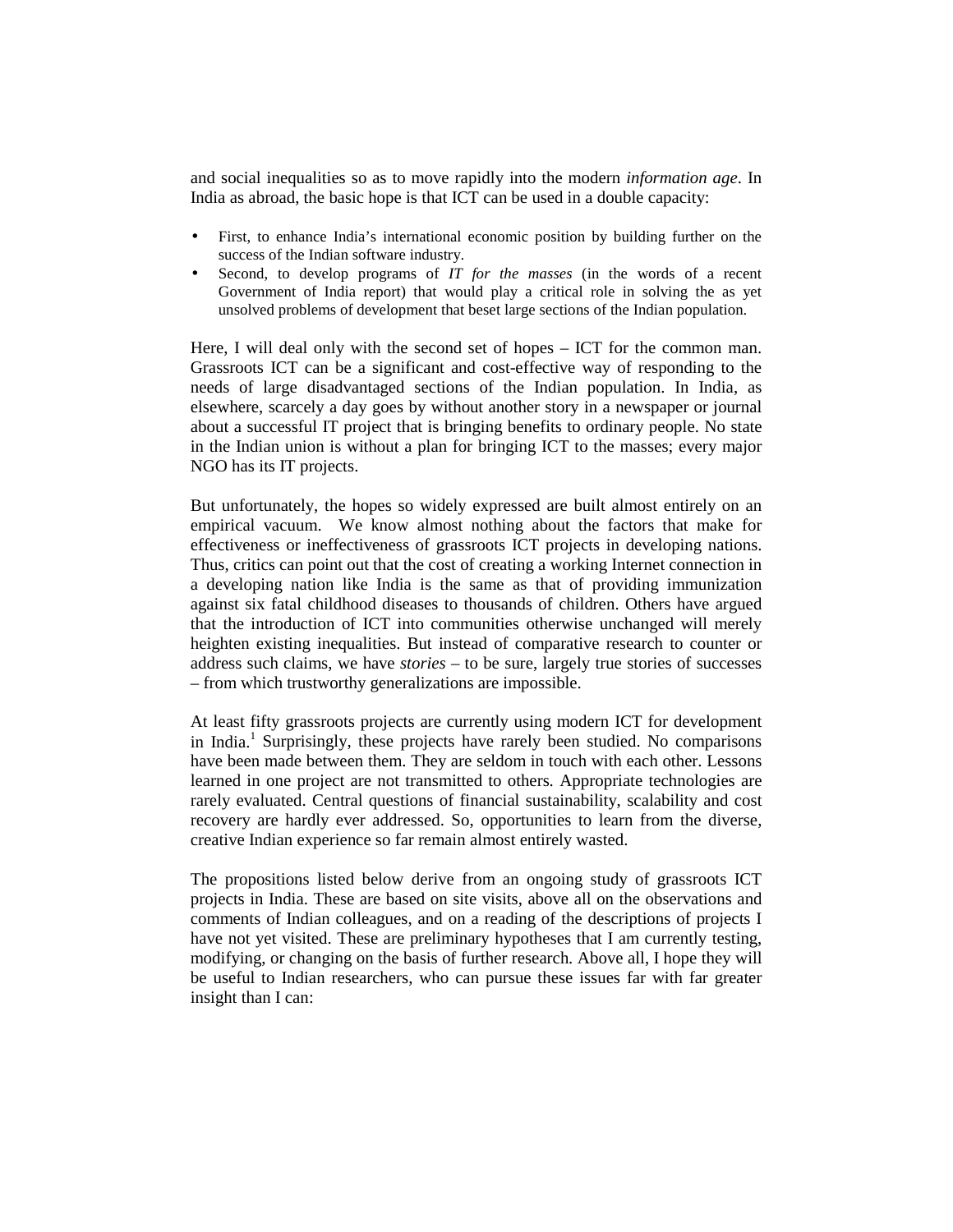*A. More talk than action:* Plans abound. Ground realities are fewer. International, national, state and local projects and conferences abound. Only a few have substance so far.

*B. Difficulties abound:* Nothing is anywhere nearly as simple as it seems. Almost every project is late and runs into unexpected difficulties. One example: the officer involved in computerizing land records in one Indian state recently said more than half of them are legally contested, or in the names of dead people, or illegible, etc. Yet, computerizing land records is on the agenda of almost every Indian state. It will be interesting to know how some states that claim to have done it, have succeeded.

*C. Financial sustainability:* The goal of financial sustainability is rarely achieved. Granting that initial start up costs have to be borne by someone, very few projects even plan for long-term sustainability, and even fewer achieve it.<sup>2</sup>

*D. Scope of IT:* IT should not be simply identified with computers and Internet. Some of the most inventive uses of IT involve radio, television, and embedded chips, potentially useful satellite inventories, etc. The classic example is the use of automated butterfat assessment equipment in Gujarat, which has radically simplified the process of evaluating milk and paying dairy farmers.

*E. Grassroots consultation:* Starting by consulting at the grassroots is essential. Top-down projects simply do not work. These end up by providing information that people do not really need or use – at an incomprehensible level of technical detail and terminology, or in a literary language that local people do not understand.

*F. Information uses:* The information people initially say they need, may not always be what they end up using. In the M.S. Swaminathan Pondicherry Project, for example, male farmers originally said they needed information about agriculture. In fact, their largest single usage of village info-kiosks was to get information about government programs.

*G. Standardization of codes:* Local language content is a prerequisite for any successful project. Much has been spoken and written about the problems of the standardization of codes and fonts for major Indian languages. The bottom line is that, despite many brilliant efforts, and despite widespread awareness of this problem on the part of the Government of India and of many state governments, every major Indian language suffers from multiple schemes of coding and fonts. Hence, the absence of inter-operability between programs involving distinct codes.<sup>3</sup>

*H. Development of locally relevant content:* Is essential, and the nature of that content varies from region to region. Without accessible, local content that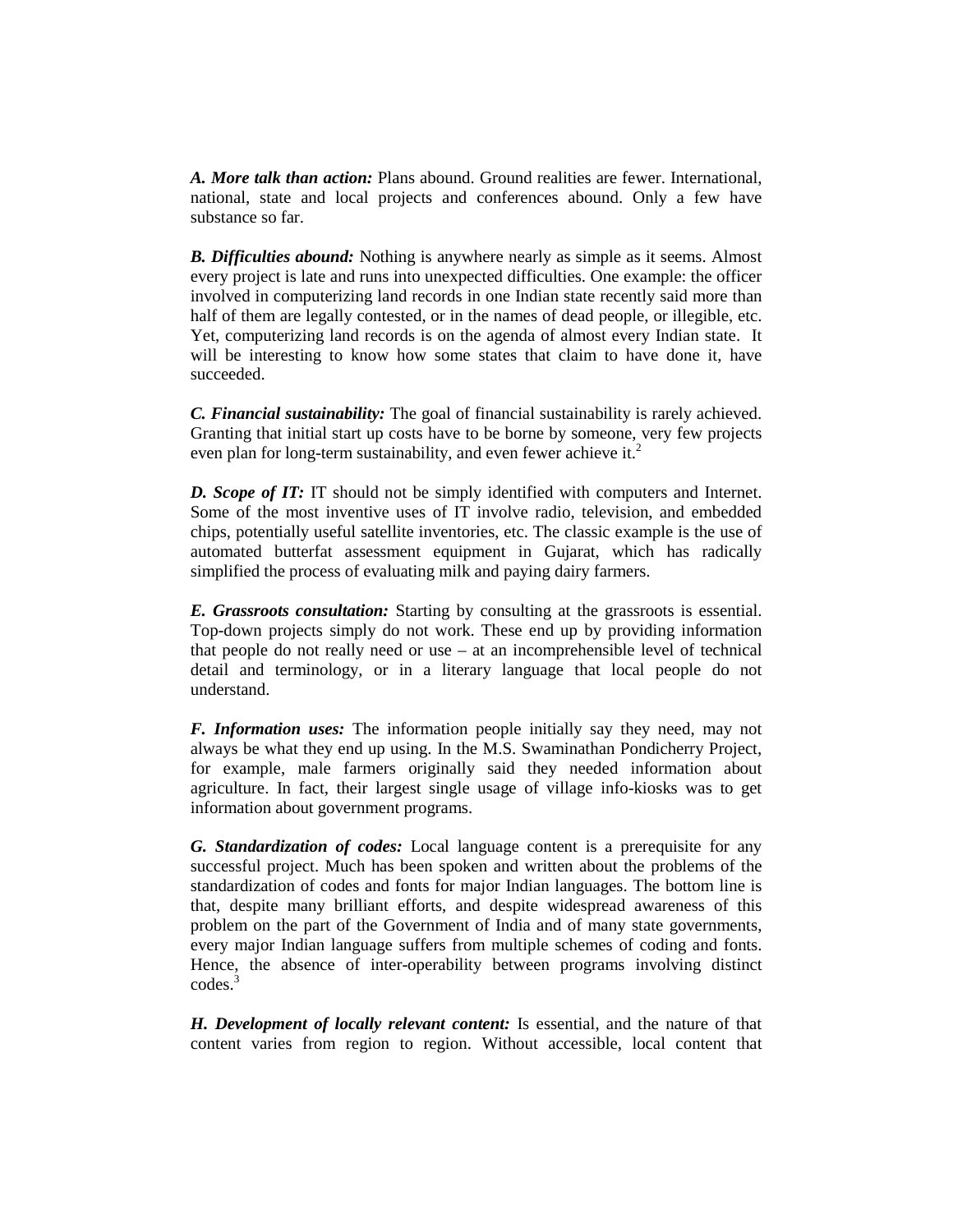addresses the real problems of local people in their own language, and in terms which they can understand, *ICT for the common man* projects are bound to fail. There is some evidence that radio programs, especially designed to appeal to ordinary people, may be more effective than computers in reaching people about topics like best agricultural practices, family planning services, etc. Almost 100% of the Indian population has access to radio; perhaps 30% has access to television occasionally, and well under 1% has access to the Internet and the web. Whatever the mode of communication, the need to present locally relevant information intelligibly both in terms of language and in terms of the level of explanation is imperative.

*I. e-governance:* Is one of the most promising uses of ICT. In practice, it involves two distinguishable activities:

- First is the computerization of government functions itself, as discussed especially by Andhra Pradesh. This proposes connecting the state government headquarters to district officials, computerizes registrations, legal proceedings, land records, state offices, etc. for the benefit of the administrators of the state. This type of e-governance also exists at the level of the central government; some years back, nearly all districts were connected via e-mail to Delhi.<sup>4</sup>
- Second, e-governance may mean government-to-people and people-to-government connections whereby citizens obtain direct access to records, rules, and information about entitlements that they need or want in their daily lives.<sup>5</sup>

Both forms of e-governance are difficult and costly to implement. These also run into strong resistance, since such methods eliminate middlemen and others whose jobs and incomes depend upon the relative inaccessibility of government documents.

*J. e-commerce:* In the sense of customer-to-business on-line buying within India, is probably many years away for a majority of Indians. But the operational, internal computerization of small and medium businesses has already begun in the larger cities, with notable gains in efficiency. At the national level, the computerization of the railroad reservation system and the banking system are notable examples of Indian successes. If small business software packages were available in local languages, some observers believe small and medium size merchants in cities, towns and villages, adoption would be quicker.

*K. Commercial funding:* Commercially funded ICT networks have considerable promise. For example the Warana Project, though heavily funded initially by the state of Maharashtra and by Delhi, is currently maintained by the sugarcane cooperative in the area, and offers tangible benefits to sugar producers and to sugarcane growers. The E.I.D. Parry project in Nellikuppam, Tamil Nadu expects advantages in terms of improved information to their producers about best agricultural practices. ITC-IBD has set up a large number of IT Chaupals for soybean, shrimp and coffee farmers with the goal of reducing the costs of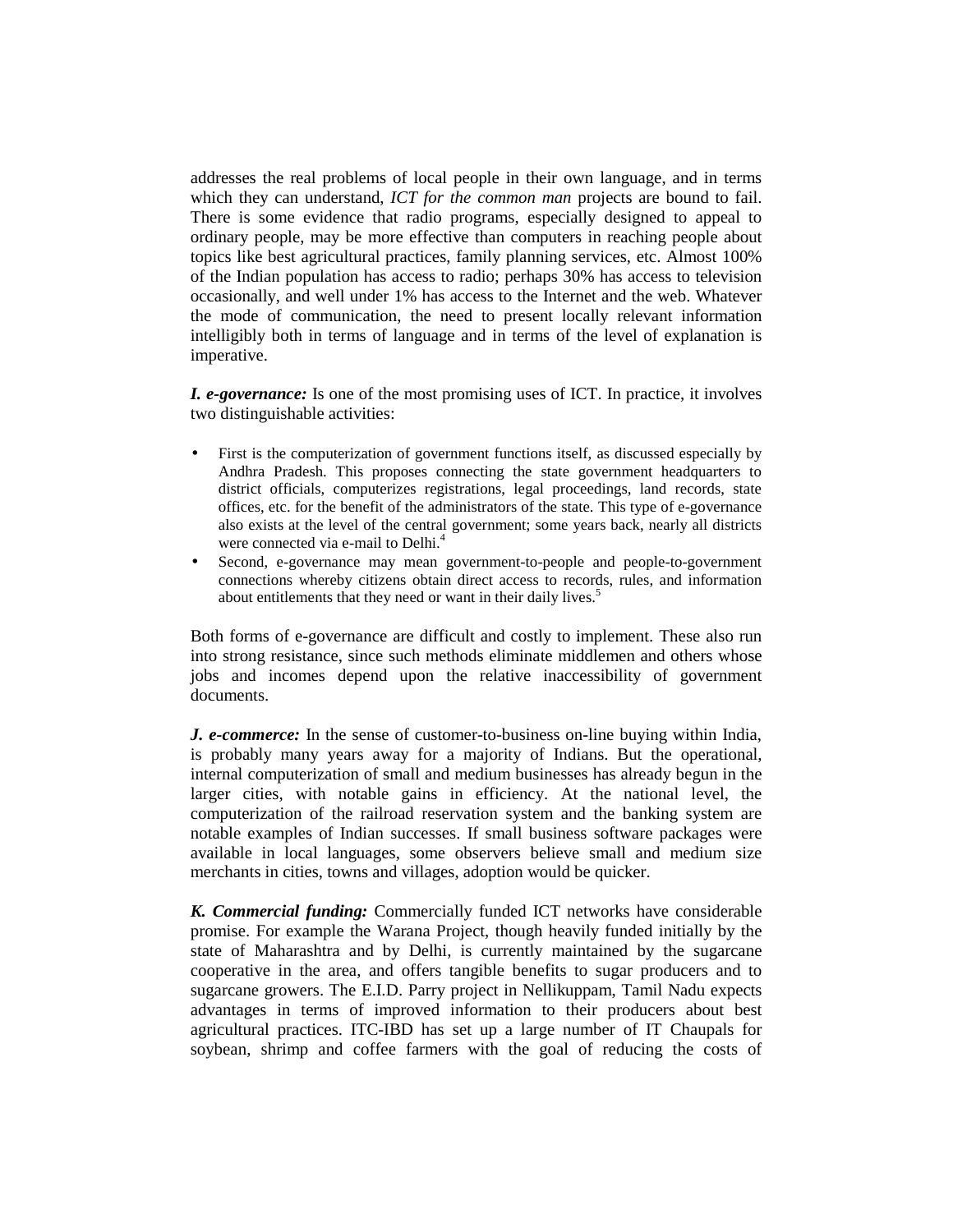production that currently go to middlemen. In such cases, commercial interests may justify the expense of establishing rural info-kiosks, which could in theory also provide much general information in addition to specific product information.

*L. The limits of ICT:* The market for *indigenous crafts* is a niche market in a few rich countries. Therefore, e-commerce from countries like India to Europe, the United States, or Japan has enormous logistic problems*.* It is not a realistic solution to use IT for total poverty alleviation but a tiny fraction of Indians. For example, the recent claim of one state government that millions of local women are to be involved in the export of local crafts turns out to be a promissory note that is likely never to come due. Furthermore, if it does turn out that there is a big market in wealthy countries for an *indigenous* product, local craftsmen are almost always beaten out by industrial producers.

*M. ICT gains:* A successful commercial ICT sector does not necessarily *trickle down* to ordinary Indians. Proposals by state governments to develop *IT for the masses* often place primary emphasis on developing software technology parks, improving education at higher levels of information technology, etc. These are laudable and necessary goals if India is to continue its astonishing growth rate in the ICT field. But there is little evidence that the growth of the software industry is reflected in improved living conditions, more schools, greater justice, better health, more jobs, or other benefits for ordinary Indians.<sup>6</sup>

*N. Impact of technical decisions:* Apparently *technical decisions* concerning IT regulation, bandwidth allocation, pricing mechanisms, transmission standards, etc., can have profound effects on whether or not information technologies benefit ordinary Indians.<sup>7</sup> One case is the requirement that Internet service providers guarantee to *cover* an entire state. This effectively precluded local entrepreneurs from providing Internet connectivity in small and medium towns, unlike local initiatives that have helped spread satellite television rapidly in rural India. Analysis of the impact of technological decisions on *IT for the common man* is largely absent.

*O. The wheel is constantly reinvented:* One can identify at least four dozen *grassroots* projects in India. The people in these projects are not usually in touch with each other, rarely publish or write anything about what they are doing, and - if they are public officials - are constantly transferred. There is little accumulation of knowledge, not even the most preliminary kinds of on-the-site evaluation. $8$  So, there is little possibility of learning from the successes or failures of other projects.

**P.** Credibility: You cannot believe a lot of what you are told.<sup>9</sup> A number of projects that are publicized turn out, on a site visit, to have closed, or not yet to be in operation, or to have deteriorated from their stated original goals.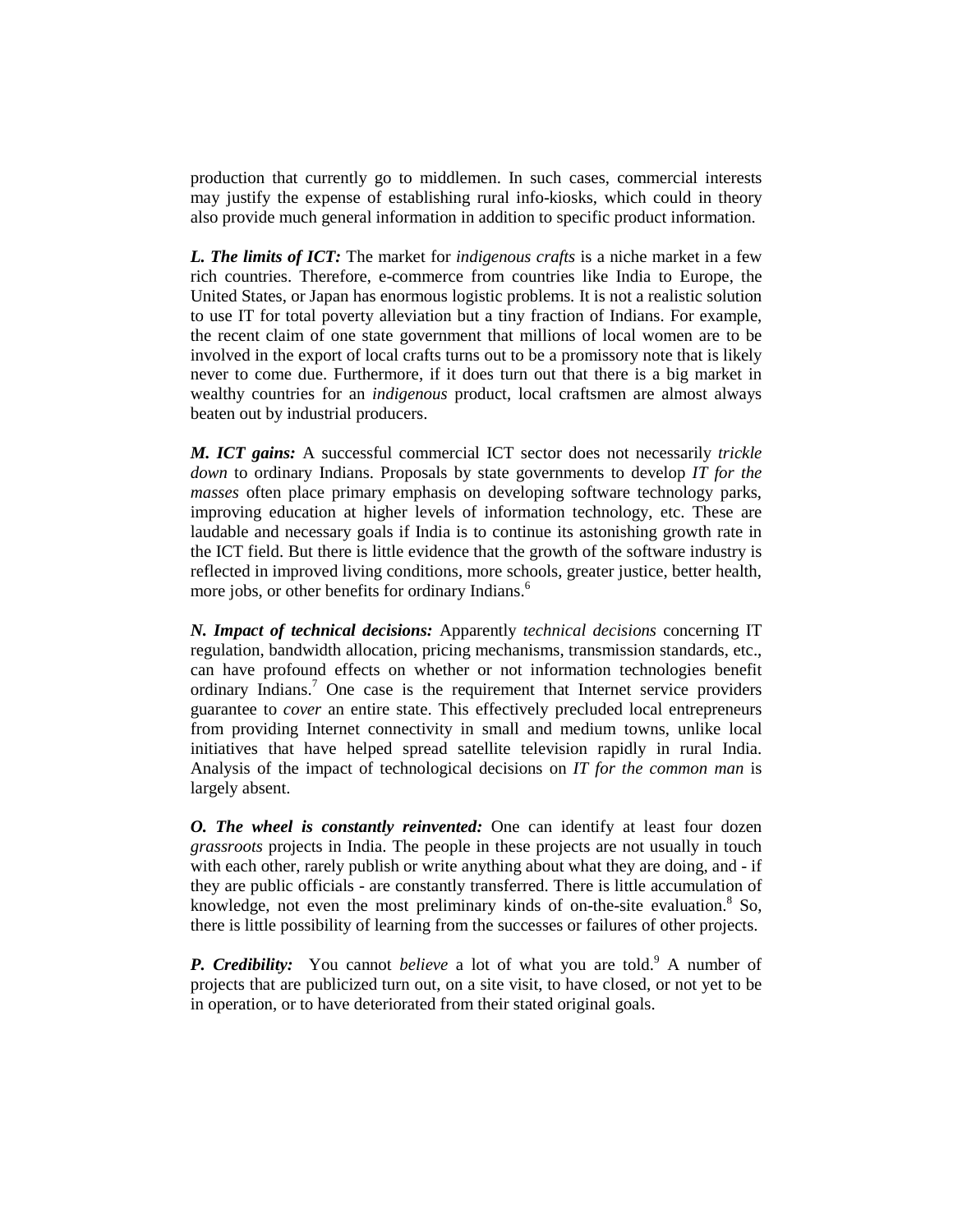*Q. Wiring India:* Until the costs of the last mile of basic IT devices, and of local language software are brought down, the goal of *wiring India* will remain unachieved.<sup>10</sup> Low-cost technological solutions alone are of course not solutions to the problems of development, but they are prerequisites for IT in India.

*P. Wishful thinking: The IT for the masses* and *bridging the digital divide*  movement has an inordinate amount of exaggeration and wishful thinking. But there are in fact real cases of ICT projects that actually help poor people in India to meet their basic needs and assert their fundamental rights. We need to define the characteristics of those projects and try to spread the word about what works and what does not.

### **Conclusion**

I trust it is clear that I am not yet convinced that ICT is invariably, or even usually, the best answer to poverty, injustice, illness, inequality, discrimination, exploitation, hunger, etc. $^{11}$  The challenge is to learn if, when, and how information and communication technologies (of all kinds) can be the most cost-effective means to help people, especially poor people, meet their basic needs and assert their fundamental rights.

**\_\_\_\_\_\_\_\_\_\_\_\_\_\_\_\_\_\_\_\_\_\_\_\_\_\_\_\_\_\_\_\_\_\_\_\_\_\_\_\_\_\_\_\_\_\_\_\_\_\_\_\_\_\_\_\_\_\_\_\_\_\_\_\_\_\_\_\_\_\_\_\_\_** 

### **Author**

| Kenneth Keniston is Professor, |                                                     | Massachusetts Institute of |  |
|--------------------------------|-----------------------------------------------------|----------------------------|--|
| Technology,                    | . U.S.A. Phone:                                     | : Fax:                     |  |
| e-mail:                        | . He is also co-Guest Editor of this special issue. |                            |  |
|                                |                                                     |                            |  |

# **Notes**

- 1. A few of these projects (Dhar-Gyandoot, Pondicherry-Swaminathan, CARD-Hyderabad) have been publicized; the great majority remain unpublicized.
- 2. But there are exceptions: the Dhar-Gyandoot Project in Madhya Pradesh is close. The Pondicherry Project has received a further grant with the goal of attempting to become self-sufficient. E.I.D. Parry, which provides inputs for agri-business, has set up a series of info-kiosks in villages, partly to provide better information to farmers about agricultural inputs, harvesting of sugarcane, and other matters. And some projects, once the initial public or NGO funding disappears, simply disappear as well. Example: an Apple project for rural health workers in Rajasthan a few years back, which was only recently taken up again by CMC.
- 3. The governments of states like Tamil Nadu and Karnataka are acutely aware of this problem, but lack the ability to enforce the use of common standard. This technical problem dramatically complicates the development of local software and of local IT use throughout India.
- 4. But one study suggests that these connections are rarely used.
- 5. The most successful example of this I know is in the Dhar-Gyandoot Project, where more than a dozen official documents are available, and defined as legally valid if obtained from village cyber-kiosks under the right circumstances. This use serves to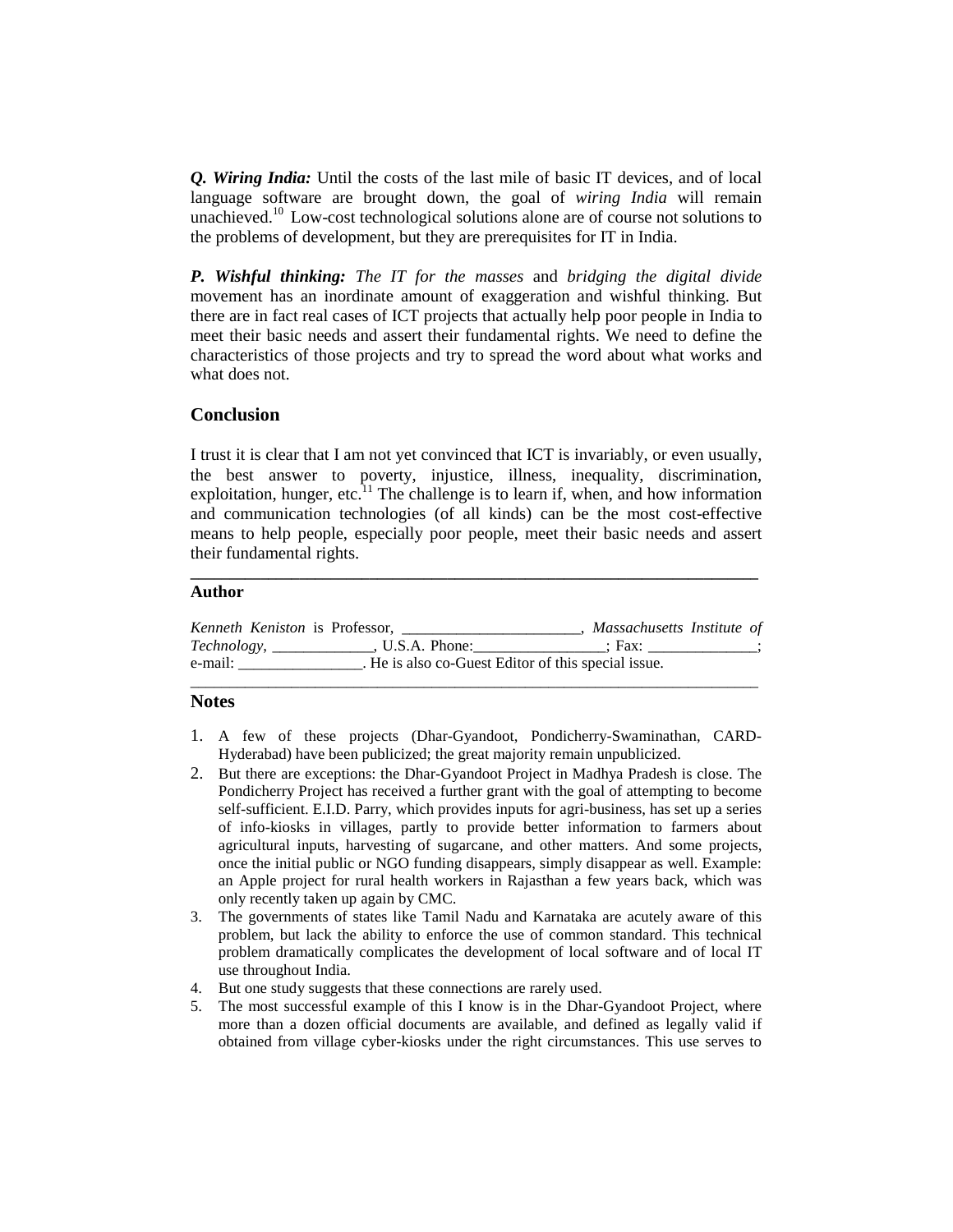make public records immediately available and to eliminate lengthy trips, long wait, and frequent bribes necessary to obtain vital documents.

- 6. The development of the Bangalore region goes hand in hand with the persistence of Karnataka as one of the poorer states in India. Critics of the Chief Minister in Andhra Pradesh claim that his stress on IT has not helped relieve the poverty of the average rural citizen of the state. One project, however, Nilgiri Networks, has created a software center in Ooty with the goal of spreading the benefits of the IT boom to outlying regions.
- 7. Prof. Jhunjhunwala of IIT-Madras has written extensively on the subject.
- 8. The kind of expensive, detailed evaluation that the Grameen Bank cell phone project in Bangladesh has undergone is unlikely at this point. In any case, the research concludes the project works financially because of the unusual regulatory structure and financing of telecom in Bangladesh. One desperately needs efforts to learn from comparative studies of existing projects what work, what does not work, how local conditions affect outcomes, etc.
- 9. At one meeting, for example, the audience was told that satellite water temperature data for the Bay of Bengal is being provided to offshore fisherman. A member of the audience asked why this information had only been available for two out of the last 365 days. The speaker replied, *cloud cover*.
- 10. My heroes in this area are Ashok Jhunjhunwala at IIT-Madras, Vijay Chandru and his colleagues at the Indian Institute of Science, and Rajeev Sangal of the IIIT-Hyderabad. They are doing world class work on lowering the cost of the *last mile*, on producing a low cost (\$200) *Simputer*, and on sophisticated machine translation of India's languages. The *India-Linux* movement is also lively and enthusiastic; projects like the Simputer project use Linux because it is simple and free. But they run into obstacles, not least of all with Government of India regulations, with multinationals, and with companies that have a financial interest in having India import European, Japanese, or American technologies.
- 11. But at the same time, I think that Bill Gates overstates his point when he says poor people need medicine and not computers. \_\_\_\_\_\_\_\_\_\_\_\_\_\_\_\_\_\_\_\_\_\_\_\_\_\_\_\_\_\_\_\_\_\_\_\_\_\_\_\_\_\_\_\_\_\_\_\_\_\_\_\_\_\_\_\_\_\_\_\_\_\_\_\_\_\_\_\_\_\_\_\_\_

# **References**

Barber, B.R. (1995). *Jihad vs. McWorld*. New York: Times Books.

- Bedi, K., Singh, P.J., & Srivastava, S. (2001). *Government@net: New governance opportunities for India*. Thousand Oaks: Sage.
- Bhatnagar, S., & Schware, R. (Eds.). (2000). *Information and communication technology in rural development*. Thousand Oaks: Sage.
- Edwards, J.R. (1994). *Multilingualism*. London/New York: Routlege.
- Ess, C., & Sudweeks, F. (Eds.). (1998). *Cultural attitudes towards technology and communication: Proceedings of the first international conference on Cultural Attitudes Towards Technology and Communication*. Sidney: University of Sidney Press.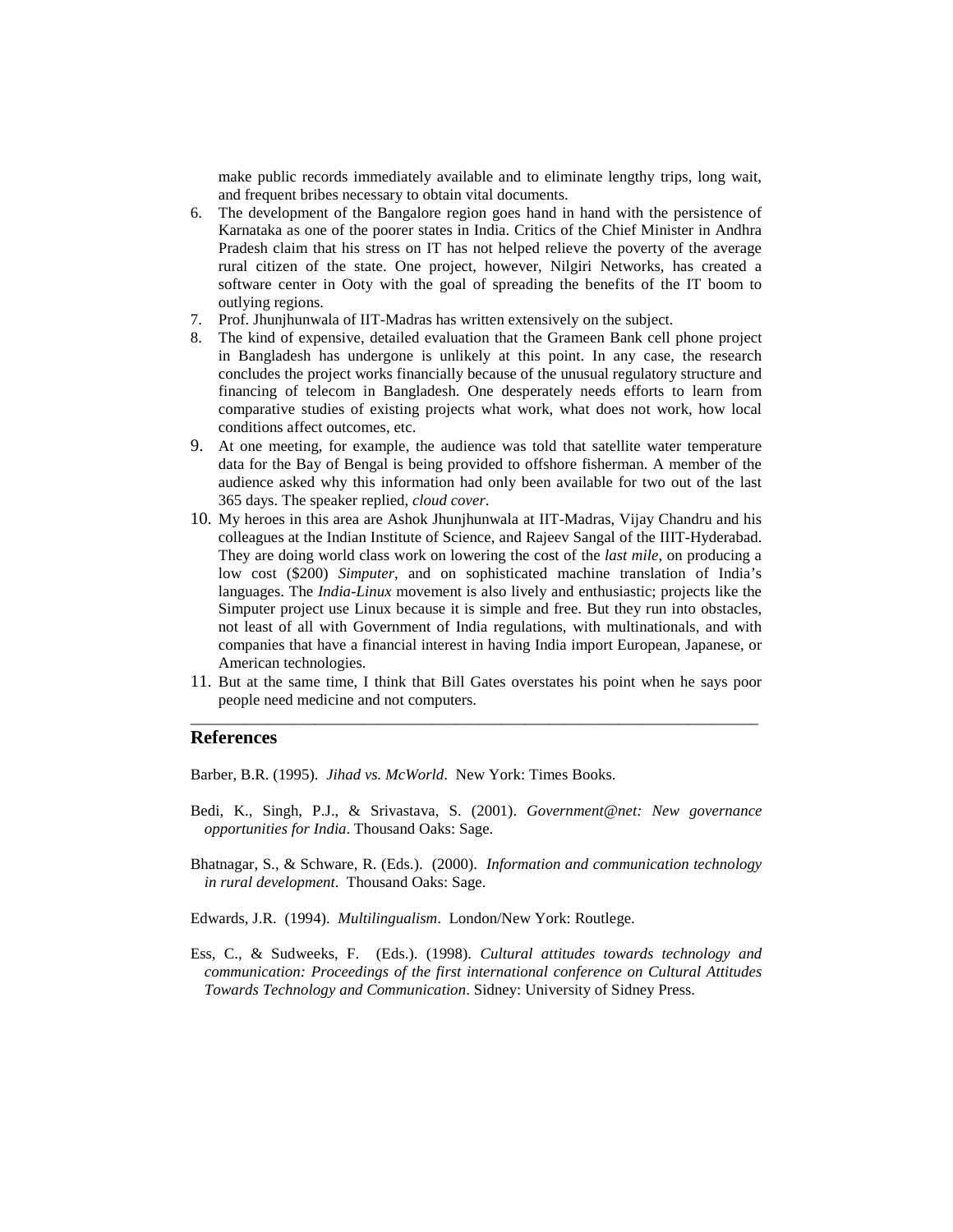- Keniston, K. (2002). *IT for the common man: Lessons from India*. NIAS special publication SP7-02. Bangalore: National Institute of Advanced Studies, Indian Institute of Science.
- Keniston, K., & Kumar, D. (Eds.). (In press). *Bridging the digital divide*. New Delhi: Sage.
- King, R.D. (1997). *Nehru and the language politics of India*. New Delhi/New York: Oxford University Press.
- Lind, P. (1991). *Computerization in developing countries: Model and reality*. London/ New York: Routledge.
- Norris, P. (2001). *Digital divide: Civic engagement, information poverty, and the Internet worldwide*. Cambridge/New York: Cambridge University Press.
- Phillipson, R. (1992). *Linguistic imperialism*. Oxford/New York: Oxford University Press.
- Rahman, T. (1996). *Language and politics in Pakistan*. Karachi: Oxford University Press.
- Roche, E.M., & Blaine, M.J. (Eds.). (1996). *Information technology, development, and policy: Theoretical perspectives and practical challenges*. Aldershot/Brookfield: Avebury.
- Schoenhoff, D.M. (1993). *The barefoot expert: The interface of computerized knowledge systems and indigenous knowledge systems*. Westport: Greenwood Press.
- Schön, D.A., Sanyal, B., & Mitchell, W.J. (Eds.). (1999). *High technology and low-income communities: Prospects for the positive use of advanced information technology*. Cambridge: MIT Press.
- U.S. Department of Commerce. (1995). *Falling through the net.* http://www.ntia.doc. gov/ntiahome/fallingthrough.html.
- U.S. Department of Commerce. (1999). *Falling through the net two: New data on the digital divide*. www.ntia.doc.gov/ntiahome/fttn99/contents.html

Wresch, W.B. (1996). *Disconnected: Haves and have-nots in the information age.* New Brunswick: Rutgers University Press.

\_\_\_\_\_\_\_\_\_\_\_\_\_\_\_\_\_\_\_\_\_\_\_\_\_\_\_\_\_\_\_\_\_\_\_\_\_\_\_\_\_\_\_\_\_\_\_\_\_\_\_\_\_\_\_\_\_\_\_\_\_\_\_\_\_\_\_\_\_\_\_\_\_

www.bytesforall.com

#### **Acknowledgements**

*Grassroots IT Projects is India* is a research project that received support from a variety of sources including a Nippon Electric Company grant administered by the Provost's Fund at the Massachusetts Institute of Technology, the Ford Foundation (New Delhi) and Media Lab Asia (fall  $-2001$ ).